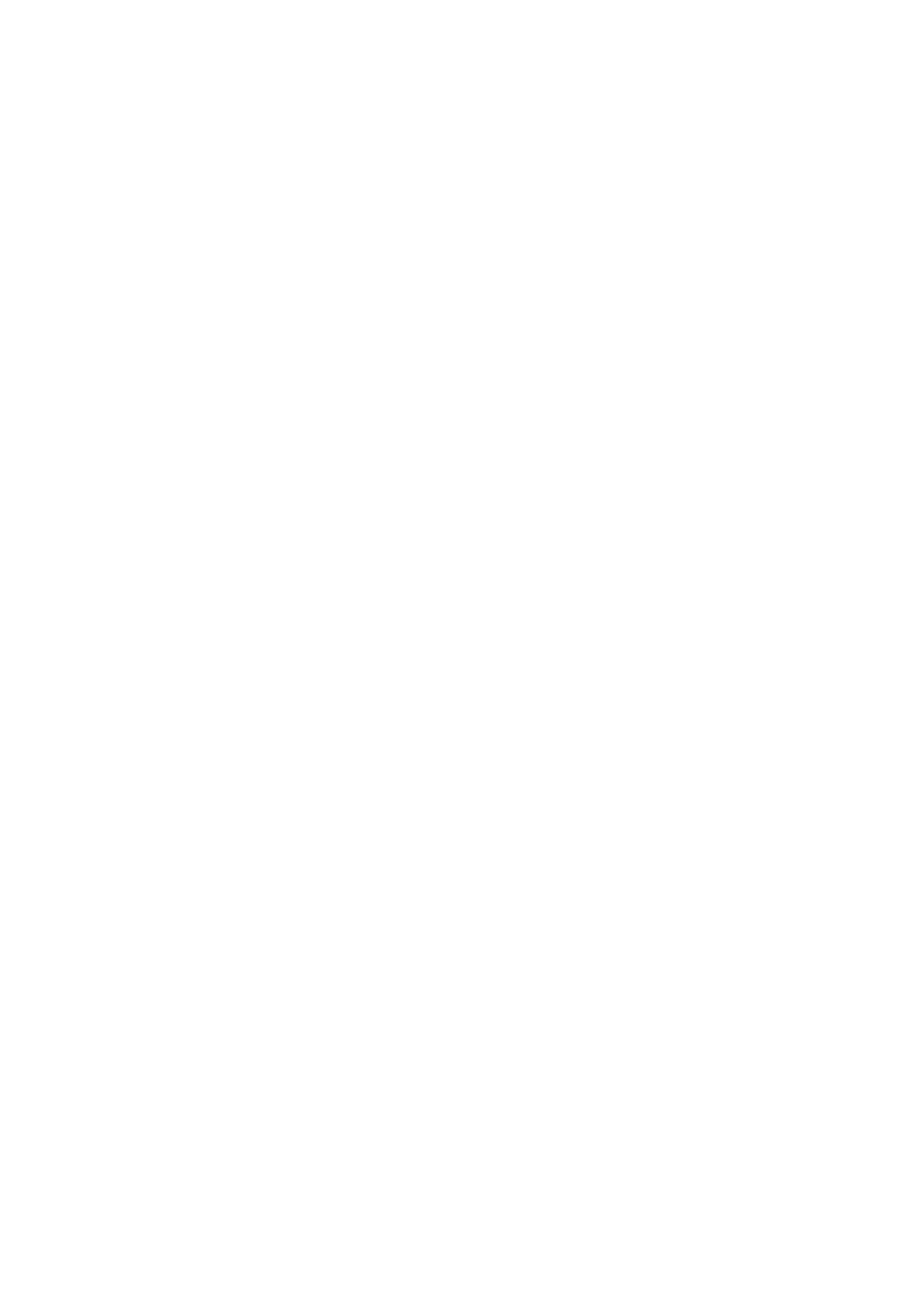# **WASTE AVOIDANCE AND RESOURCE RECOVERY ACT 2007 LOCAL GOVERNMENT ACT 1995**

# **SHIRE OF BROOME**

# **WASTE LOCAL LAW 2021**

# **CONTENTS**

# **PART 1—PRELIMINARY**

1.1 Short title

- 1.2 Commencement
- 1.3 Application

1.4 Repeal

1.5 Meaning of terms used in this local law

1.6 Local public notice of determinations

1.7 Rates, fees and charges

1.8 Power to provide waste services

# **PART 2—LOCAL GOVERNMENT WASTE**

2.1 Supply of receptacles

# 2.2 Deposit of waste in receptacles

2.3 General waste receptacles

2.4 Recycling waste receptacles

2.5 Organic waste receptacles

2.6 Direction to place or remove a receptacle

2.7 Duties of owner or occupier

2.8 Exemption

2.9 Damaging or removing receptacles

2.10 Verge collections

#### **PART 3—GENERAL DUTIES**

3.1 Duties of an owner or occupier

3.2 Removal of waste from premises

3.3 Receptacles and containers for public use

# **PART 4—OPERATION OF WASTE FACILITIES**

- 4.1 Operation of this Part
- 4.2 Hours of operation
- 4.3 Signs and directions

4.4 Fees and charges

4.5 Depositing waste

4.6 Prohibited activities

Part 5—Enforcement

5.1 Objection and appeal rights

5.2 Offences and general penalty

5.3 Other costs and expenses

5.4 Prescribed offences

5.5 Form of notices

# **SCHEDULE 1—MEANING OF 'NON-COLLECTABLE WASTE' SCHEDULE 2—PRESCRIBED OFFENCES**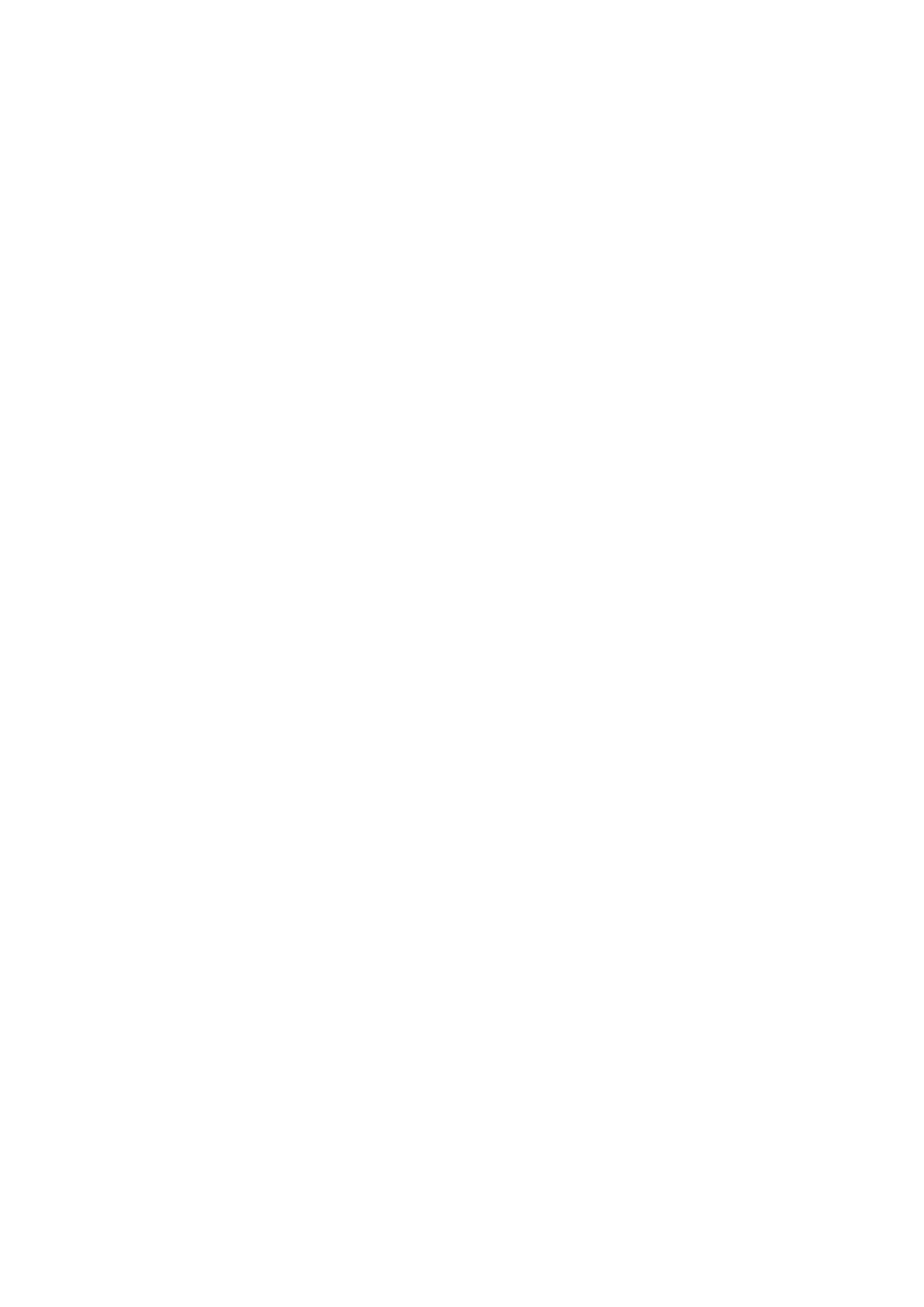# **WASTE AVOIDANCE AND RESOURCE RECOVERY ACT 2007 LOCAL GOVERNMENT ACT 1995**

## **SHIRE OF BROOME**

# **WASTE LOCAL LAW 2021**

Under the powers conferred on it by the *Waste Avoidance and Resource Recovery Act 2007* and the *Local Government Act 1995* and under all other enabling powers, the Council of the Shire of Broome resolved on 25 February 2021 to make the following local law.

#### **PART 1—PRELIMINARY**

# **1.1 Short title**

This is the Shire of Broome Waste Local Law 2021

## **1.2 Commencement**

This local law commences 14 days after the day on which it is published in the *Government Gazette*.

#### **1.3 Application**

This local law applies throughout the district.

#### **1.4 Repeal**

This Waste Local Law repeals Division 2 of Part 4 of the *Shire of Broome Health Local Laws 2006* with the exception of clause 4.2.11, as published in the *Government Gazette* on 20 March 2007.

#### **1.5 Meaning of terms used in this local law**

(1) In this local law—

*authorised person* means a person appointed by the local government under section 9.10 of the LG Act to perform any of the functions of an authorised person under this local law;

*collectable waste* means local government waste that is not—

- (a) liquid refuse;
- (b) liquid waste; or
- (c) non-collectable waste;

*collectable waste receptacle* means a receptacle for the deposit and collection of collectable waste that is—

- (a) a recycling waste receptacle;
- (b) a general waste receptacle; or
- (c) an organic waste receptacle;

*collection*, when used in relation to a receptacle, means the collection and removal of collectable waste from the receptacle by the local government or its contractor;

*collection day* means the day determined by the local government for the collection of collectable waste in the district or a part of the district;

*collection time* means the time on the collection day determined by the local government for the collection of collectable waste in the district or a part of the district;

*costs* of the local government include administrative costs;

*Council* means the council of the local government;

*district* means the district of the local government;

*general waste receptacle* means a receptacle for the deposit and collection of collectable waste that is not recycling waste;

*LG Act* means the *Local Government Act 1995*;

*LG Regulations* means the *Local Government (Functions and General) Regulations 1996*;

*local government* means *Shire of Broome*

*local government waste* has the same meaning as in the WARR Act;

*non-collectable waste* has the meaning set out in Schedule 1;

*occupier* in relation to premises, means any or all of the following—

- (a) a person by whom or on whose behalf the premises are actually occupied; or
- (b) a person having the management or control of the premises;

*organic waste* means waste that decomposes readily, such as garden waste or food waste; *organic waste receptacle* means a receptacle for the deposit and collection of organic waste;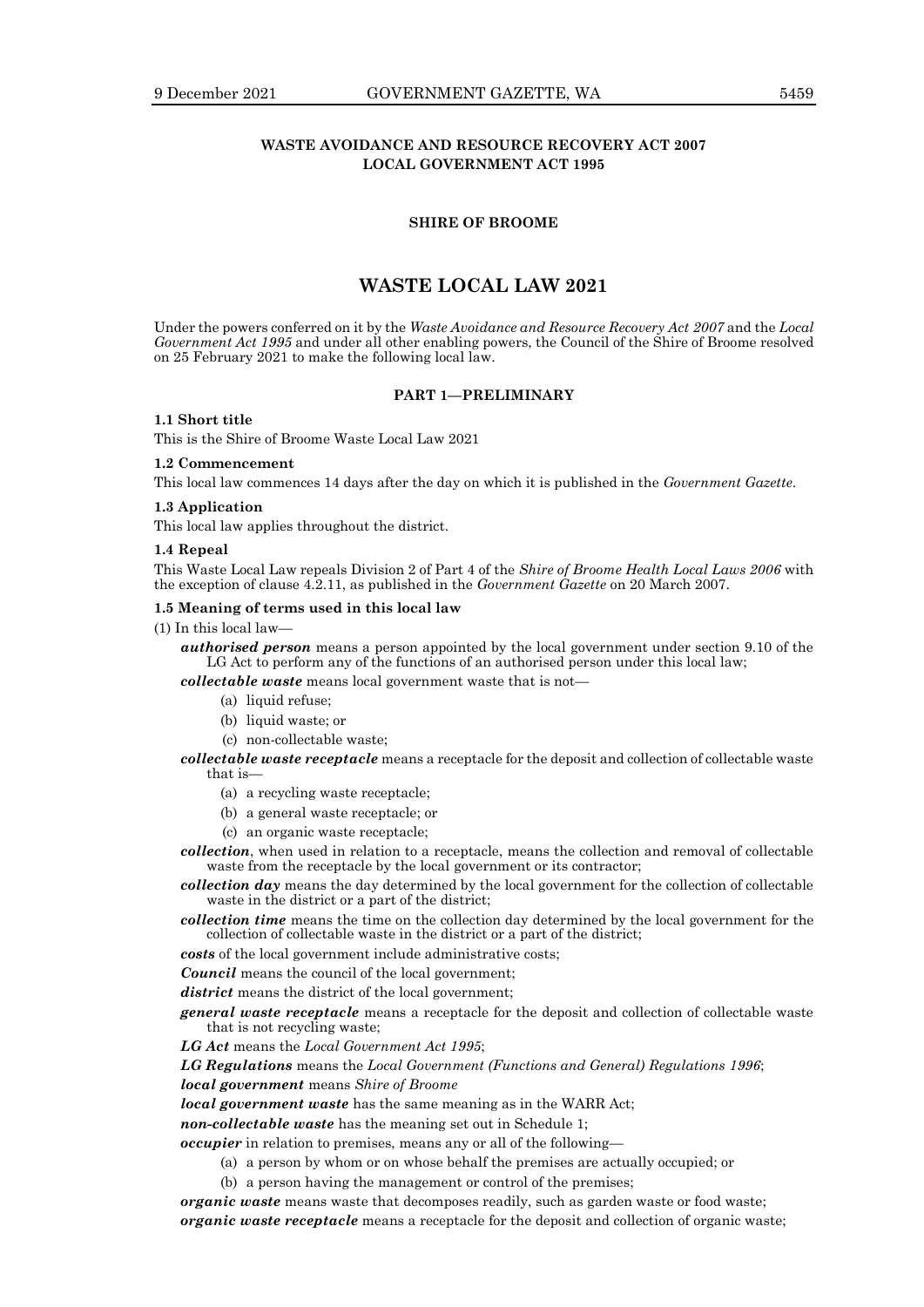*owner* has the same meaning as in the LG Act;

*public place* includes a place to which the public ordinarily have access, whether or not by payment of a fee;

*receptacle*, means a receptacle—

- (a) that has been supplied for the use of the premises by the local government or its contractor, or which has otherwise been approved by the local government; and
- (b) the waste from which is collected and removed from the premises by the local government or its contractor;

*recycling waste receptacle* means a receptacle for the deposit and collection of recycling waste; *recycling waste* means—

- (a) paper and cardboard;
- (b) plastic containers comprised of polyethylene terephthalate or high density polyethylene;
- (c) glass containers;
- (d) steel containers;
- (e) aluminium containers;
- (f) liquid paper board; and
- (g) any other waste determined by the local government to be recycling waste;

*specified* means specified by the local government or an authorised person, as the case may be;

*street alignment* means the boundary between the land comprising a street and the land that abuts the street;

*WARR Act* means the *Waste Avoidance and Resource Recovery Act 2007*;

*WARR Regulations* means the *Waste Avoidance and Resource Recovery Regulations 2008*;

*waste* has the same meaning as in the WARR Act;

*waste facility* means a waste facility, as defined in the WARR Act, that is operated by the local government; and

*waste service* has the same meaning as in the WARR Act.

(2) Where, in this local law, a duty or liability is imposed on an owner or occupier, or on an owner and occupier, the duty or liability is taken to be imposed jointly and severally on each of the owners or occupiers.

## **1.6 Local public notice of determinations**

Where, under this local law, the local government has a power to determine a matter—

- (a) local public notice, under section 1.7 of the LG Act, must be given of the matter determined;
- (b) the determination becomes effective only after local public notice has been given;
- (c) the determination remains in force for the period of one year after the date that local public notice has been given under paragraph (a);
- (d) after the period referred to in paragraph (c), the determination continues in force only if, and for so long as, it is the subject of local public notice, given annually, under section 1.7 of the LG Act; and
- (e) the determination must be recorded in a publicly accessible register of determinations that must be maintained by the local government.

### **1.7 Rates, fees and charges**

The local government's powers to impose rates, fees and charges in relation to waste services are set out in sections 66 to 68 of the WARR Act and section 6.16 and 6.17 of the LG Act.

#### **1.8 Power to provide waste services**

The local government's power to provide, or enter into a contract for the provision of, waste services is dealt with in section 50 of the WARR Act.

# **PART 2—LOCAL GOVERNMENT WASTE**

#### **2.1 Supply of receptacles**

(1) The local government is to supply, for the use of each premises that are, or are capable of being, occupied or used for residential purposes, one or more receptacles for the collection and removal, from those premises, of collectable waste.

- (2) The owner of premises to which subclause (1) applies must—
	- (a) ensure that the fee or charge (if any) imposed by the local government in relation to each receptacle is paid to the local government; and
	- (b) ensure that each receptacle is used, in respect of those premises, in accordance with this local law.

#### **2.2 Deposit of waste in receptacles**

(1) An owner or occupier of premises must not deposit or permit to be deposited in a receptacle any noncollectable waste.

(2) A person must not deposit waste in a receptacle that has been provided for the use of other premises without the consent of the owner or occupier of those premises.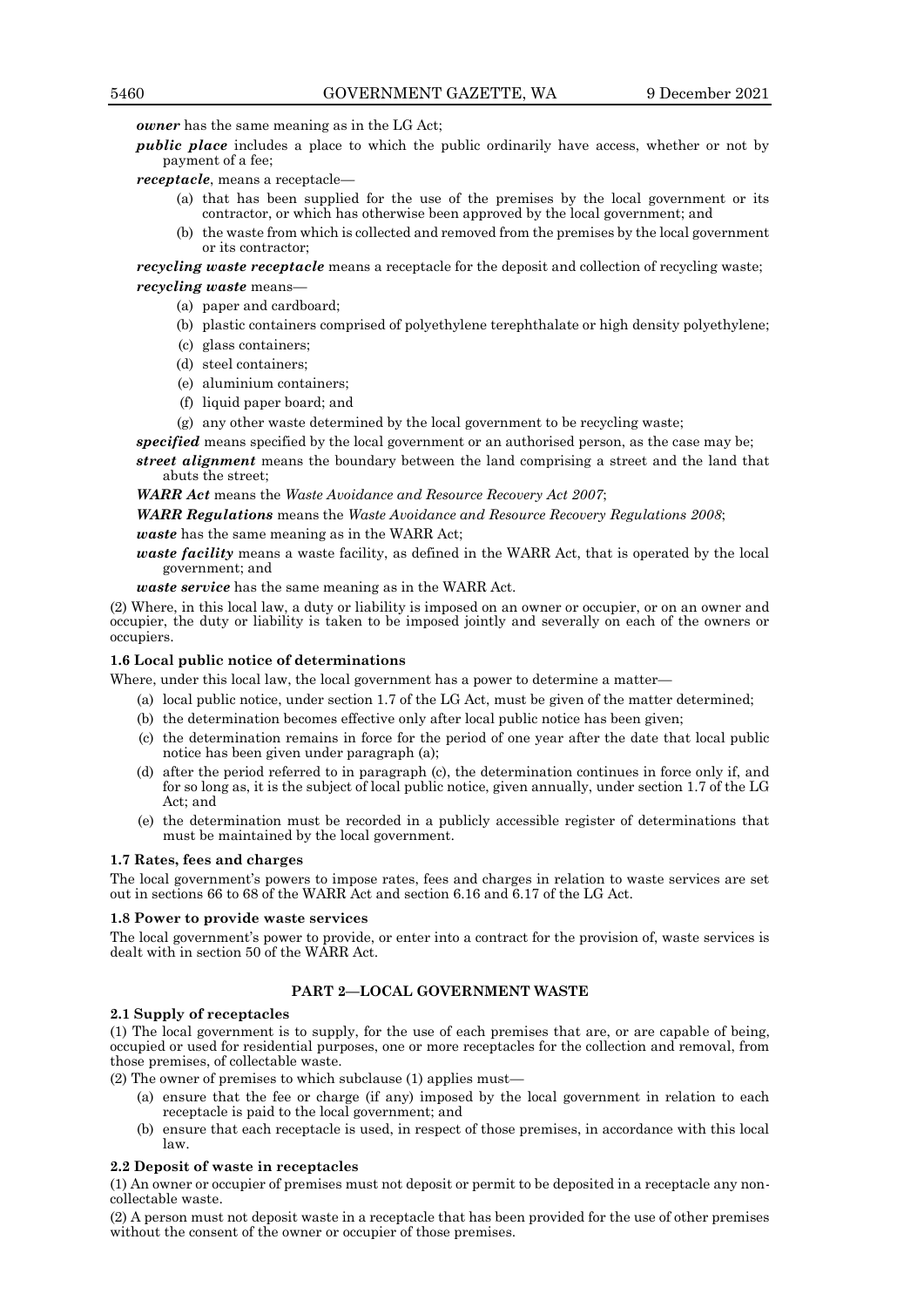#### **2.3 General waste receptacles**

(1) An owner or occupier of premises must not deposit or permit to be deposited in a general waste receptacle—

- (a) where the receptacle has a capacity of 240 litres—more than 70 kilograms of collectable waste; or
- (b) where the receptacle has any other capacity—more than the weight determined by the local government.

(2) Where the local government supplies recycling waste receptacles, an owner or occupier of premises must not deposit or permit to be deposited in a general waste receptacle any recycling waste.

(3) Where the local government supplies organic waste receptacles, an owner or occupier of premises must not deposit or permit to be deposited in a general waste receptacle any organic waste.

#### **2.4 Recycling waste receptacles**

An owner or occupier of premises must not deposit or permit to be deposited in a recycling waste receptacle—

- (a) anything other than the particular type of recycling waste for which that receptacle was provided by the local government for those premises;
- (b) where the receptacle has a capacity of 240 litres— more than 70 kilograms of recycling waste; or
- (c) where the receptacle has any other capacity—more than the weight determined by the local government.

#### **2.5 Organic waste receptacles**

An owner or occupier of premises must not deposit or permit to be deposited in an organic waste receptacle—

- (a) anything other than the particular type of organic waste for which that receptacle was provided by the local government for those premises;
- (b) where the receptacle has a capacity of 240 litres—more than 70 kilograms of organic waste; or
- (c) where the receptacle has any other capacity—more than the weight determined by the local government.

#### **2.6 Direction to place or remove a receptacle**

(1) The local government or an authorised person may give a written direction to an owner or occupier of specified premises—

- (a) to place a receptacle in respect of those premises for collection; or
- (b) to remove a receptacle in respect of those premises after collection.

(2) The direction under subclause (1) may specify when the placement or removal is to occur, or where the receptacle is to be placed, or both.

(3) An owner or occupier of premises must comply with a direction given under this clause.

#### **2.7 Duties of owner or occupier**

An owner or occupier of premises must—

- (a) except for a reasonable period before and after collection time, keep each receptacle in a storage space or area that is behind the street alignment;
- (b) take reasonable steps, if placing a receptacle for collection on the verge adjoining the premises, or other area as determined by the local government, ensure that, within a reasonable period before collection time, each receptacle is—
	- (i) within 1 metre of the carriageway;
	- (ii) placed so that it does not unduly obstruct any footpath, cycle way, right-of-way or carriageway; and
	- (iii) facing squarely to the edge of and opening towards the carriageway,
	- or in such other position as is approved in writing by the local government or an authorised person; and
- (c) if the receptacle is lost, stolen, damaged or defective, notify the local government, as soon as practicable, after the event.

## **2.8 Exemption**

(1) An owner or occupier of premises may apply in writing to the local government for an exemption from compliance with the requirements of clause 2.7(a) or (b).

(2) The local government or an authorised person may grant, with or without conditions, or refuse an application for exemption from compliance under this clause.

(3) An exemption granted under this clause must state—

- (a) the premises to which the exemption applies;
- (b) the period during which the exemption applies; and
- (c) any conditions imposed by the local government or the authorised person.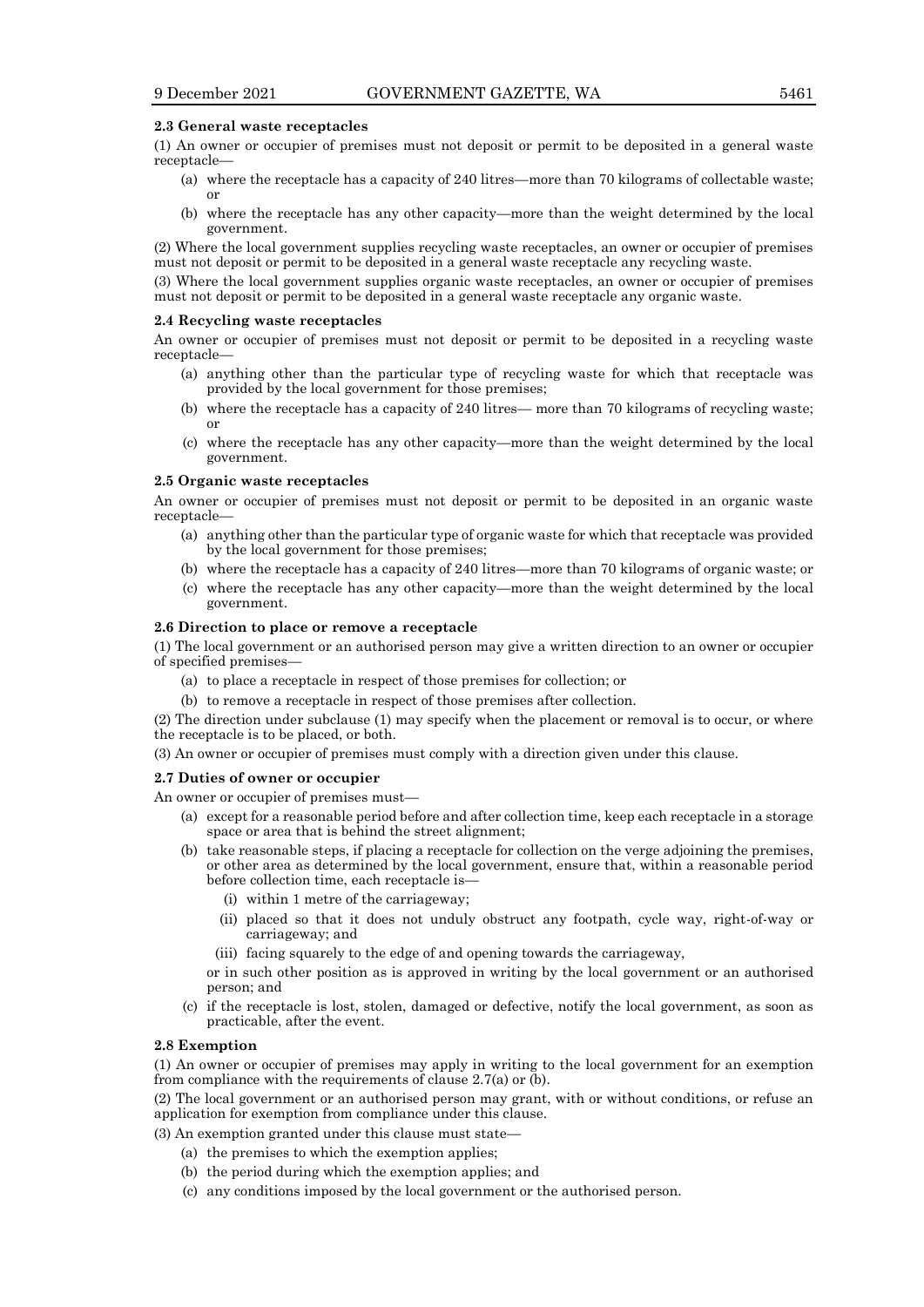(4) An exemption granted under this clause ceases to apply—

- (a) if the local government decides, on reasonable grounds, that there has been a failure to comply with a condition of the exemption; and
- (b) from the date that the local government informs the owner or occupier of its decision under clause 2.8(4)(a).

## **2.9 Damaging or removing receptacles**

A person, other than the local government or its contractor, must not—

- (a) damage, destroy or interfere with a receptacle; or
- (b) except as permitted by this local law or as authorised by the local government or an authorised person, remove a receptacle from any premises to which it was delivered by the local government or its contractor.

# **2.10 Verge collections**

(1) Where the local government has advertised a verge waste collection (such as a green waste, or a bulk waste, verge collection) a person, unless with and in accordance with the approval of the local government or an authorised person—

- (a) must deposit waste only during the period of time, and in accordance with other terms and conditions, as advertised by the local government in relation to that verge waste collection; and
- (b) must otherwise comply with those terms and conditions.

(2) Where waste has been deposited on a verge for a verge waste collection, a person must not remove any of that waste for a commercial purpose but may remove it for any other purpose.

(3) Except where waste is lawfully removed from a verge under this clause, a person must not disassemble or tamper with any waste deposited on a verge for a verge waste collection so as to increase the risk of harm to any person.

(4) Clause 2.10(2) does not apply to the local government or a person engaged or contracted by the local government in relation to the verge waste collection.

# **PART 3—GENERAL DUTIES**

## **3.1 Duties of an owner or occupier**

An owner or occupier of premises must—

- (a) take reasonable steps to ensure that a sufficient number of receptacles are provided to contain all waste which accumulates or may accumulate in or from the premises;
- (b) ensure that each receptacle is kept in good condition and repair;
- (c) take all reasonable steps to—
	- (i) prevent fly breeding and keep each receptacle free of flies, maggots, cockroaches, rodents and other vectors of disease;
	- (ii) prevent the emission of offensive or noxious odours from each receptacle; and
	- (iii) ensure that each receptacle does not cause a nuisance to an occupier of adjoining premises; and
- (d) whenever directed to do so by the local government or an authorised person, thoroughly clean, disinfect, deodorise and apply a residual insecticide to each receptacle.

# **3.2 Removal of waste from premises**

- (1) A person must not remove any waste from premises unless that person is—
	- (a) the owner or occupier of the premises;
	- (b) authorised to do so by the owner or occupier of the premises; or
	- (c) authorised in writing to do so by the local government or an authorised person.
- (2) A person must not remove any waste from a receptacle without the approval of—
	- (a) the local government or an authorised person; or
	- (b) the owner or occupier of the premises at which the receptacle is ordinarily kept.

# **3.3 Receptacles and containers for public use**

- A person must not, without the approval of the local government or an authorised person—
	- (a) deposit household, commercial or other waste from any premises on or into; or (b) remove any waste from,

a receptacle provided for the use of the general public in a public place.

# **PART 4—OPERATION OF WASTE FACILITIES**

# **4.1 Operation of this Part**

This Part applies to a person who enters a waste facility.

## **4.2 Hours of operation**

The local government may from time to time determine the hours of operation of a waste facility.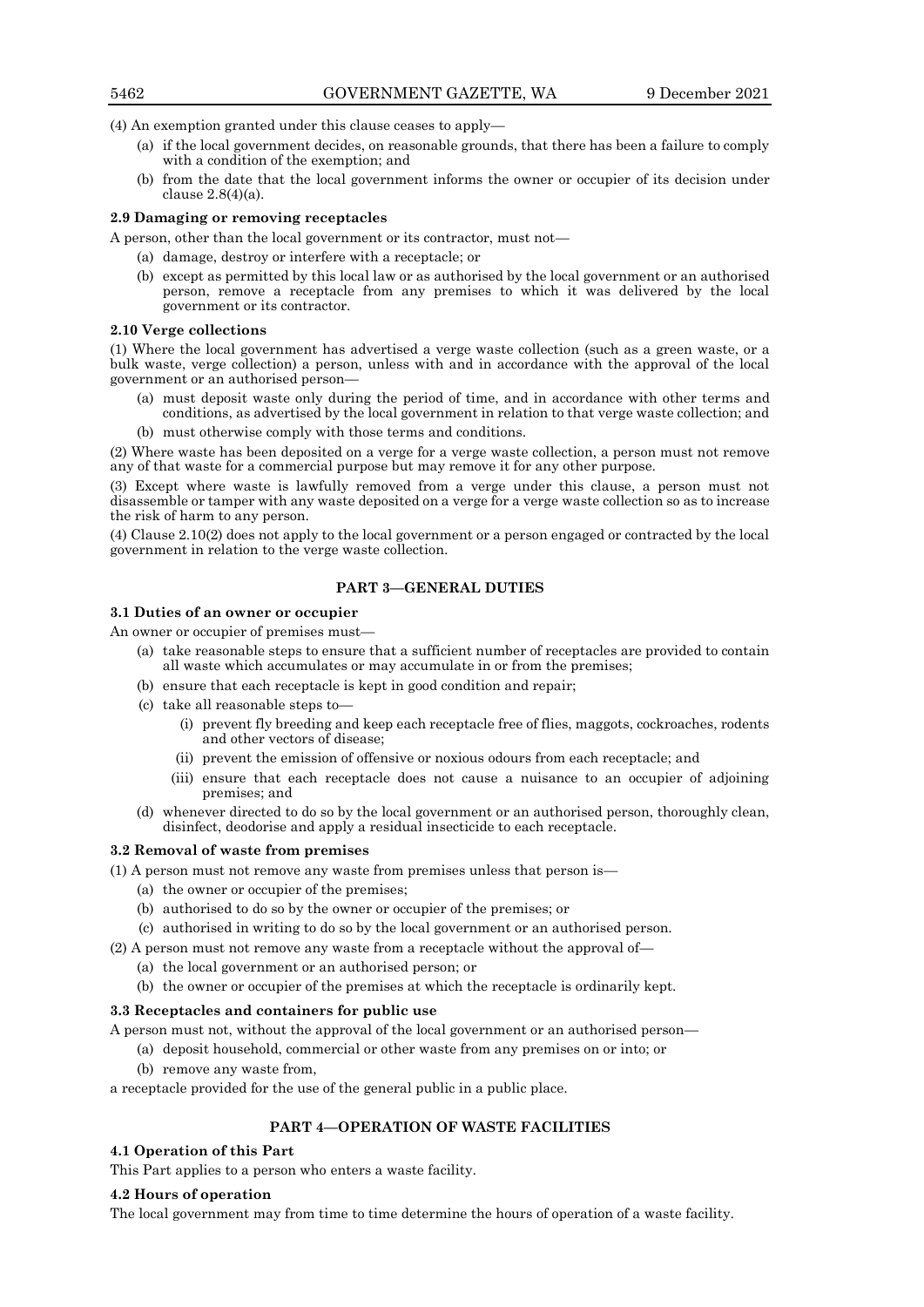## **4.3 Signs and directions**

(1) The local government or an authorised person may regulate the use of a waste facility—

- (a) by means of a sign; or
- (b) by giving a direction to a person within a waste facility.

(2) A person within a waste facility must comply with a sign or direction under subclause (1).

(3) The local government or an authorised person may direct a person who commits or is reasonably suspected by the local government or the authorised person of having committed, an offence under this clause to leave the waste facility immediately.

(4) A person must comply with a direction under subclause (3).

## **4.4 Fees and charges**

(1) Unless subclause (3) applies, a person must, on or before entering a waste facility or on demand by the local government or an authorised person, pay the fee or charge as assessed by an authorised person.

(2) An authorised person may assess the fee or charge in respect of a particular load of waste at a rate that applies to any part of that load, even if that rate is higher than the rate that would apply to any other part of the load.

(3) Subclause (1) does not apply—

- (a) to a person who disposes of waste in accordance with the terms of—
	- (i) a credit arrangement with the local government; or
	- (ii) any other arrangement with the local government to pay the fee or charge at a different time or in a different manner; and
- (b) to the deposit of waste owned by the local government, or in the possession of an employee on behalf of the local government.

## **4.5 Depositing waste**

(1) A person must not deposit waste at a waste facility other than—

- (a) at a location determined by a sign and in accordance with the sign; and
- (b) in accordance with the direction of an authorised person.

(2) The local government may determine the classification of any waste that may be deposited at a waste facility.

### **4.6 Prohibited activities**

(1) Unless authorised by the local government, a person must not—

- (a) remove any waste or any other thing from a waste facility;
- (b) deposit at a waste facility that is a landfill site any waste that is toxic, poisonous or hazardous, or the depositing of which is regulated or prohibited by any written law;
- (c) light a fire in a waste facility;
- (d) remove, damage or otherwise interfere with any flora in a waste facility;
- (e) remove, injure or otherwise interfere with any fauna in a waste facility; or
- (f) damage, deface or destroy any building, equipment, plant or property within a waste facility.

(2) A person must not act in an abusive or threatening manner towards any person using, or engaged in the management or operation of, a waste facility;

## **PART 5—ENFORCEMENT**

# **5.1 Objection and appeal rights**

Division 1 of Part 9 of the LG Act applies to a decision under this local law to grant, renew, vary or cancel—

- (a) an approval under clause 2.7(b);
- (b) an exemption under clause 2.8(2);
- (c) an approval under clause 2.9(b);
- (d) an approval under clause 2.10(1);
- (e) an authorisation under clause  $3.2(1)(c)$ ;
- (f) an approval under clause 3.2(2); and
- (g) an approval under clause 3.3.

#### **5.2 Offences and general penalty**

(1) A person who fails to do anything required or directed to be done under this local law, or who does anything which under this local law a person is prohibited from doing, commits an offence.

(2) A person who commits an offence under this local law is liable, on conviction, to a penalty not exceeding \$5,000, and if the offence is of a continuing nature, to a further penalty not exceeding \$500 in respect of each day or part of a day during which the offence has continued.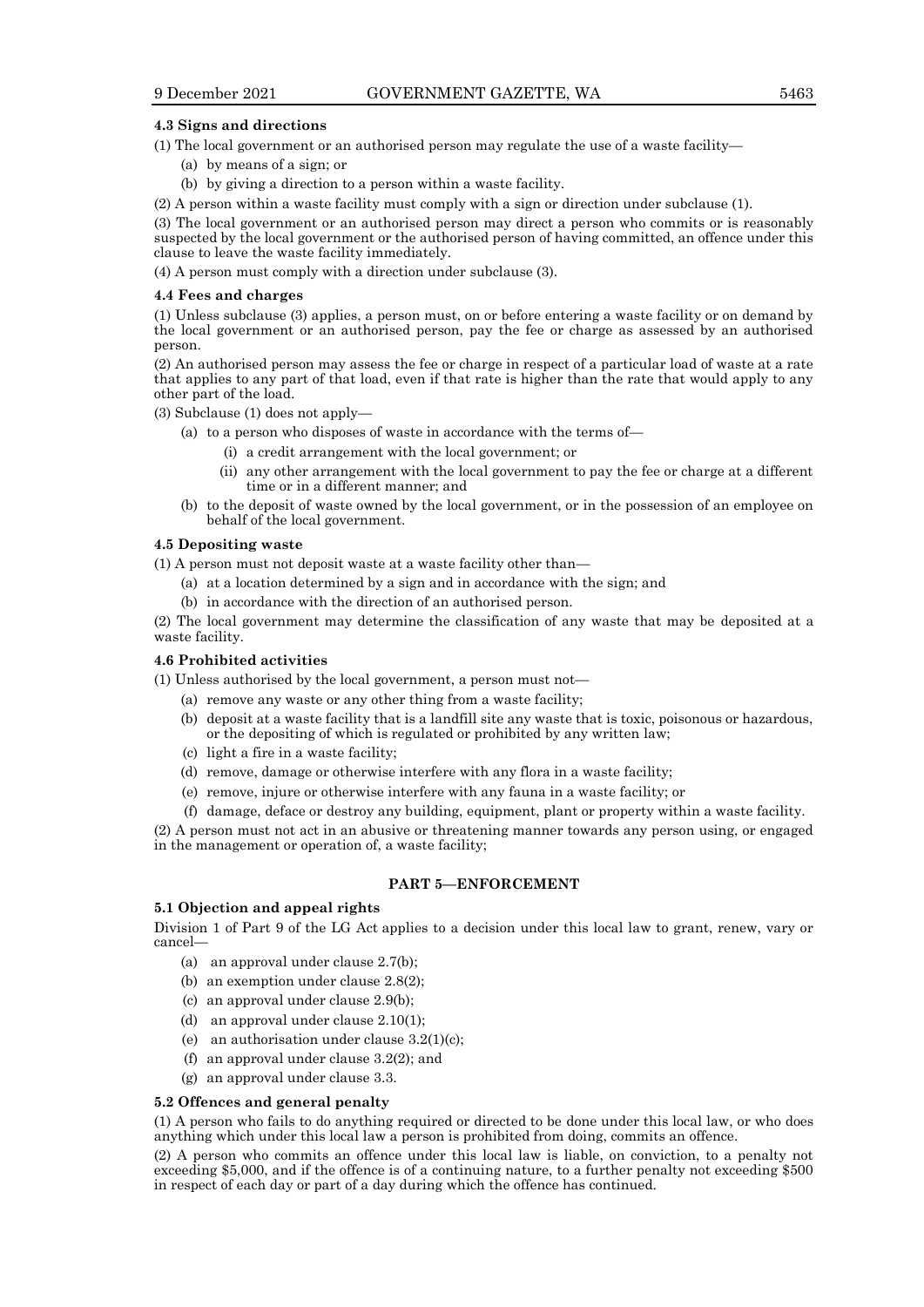## **5.3 Other costs and expenses**

(1) A person who is convicted of an offence under this local law is to be liable, in addition to any penalty imposed under clause 5.2, to pay to the local government the costs and expenses incurred by the local government in taking remedial action such as—

- (a) removing and lawfully disposing of toxic, hazardous or poisonous waste; or
- (b) making good any damage caused to a waste facility.

(2) The costs and expenses incurred by the local government are to be recoverable, as a debt due to the local government, in a court of competent civil jurisdiction.

## **5.4 Prescribed offences**

(1) An offence against a clause specified in Schedule 2 is a prescribed offence for the purposes of section 9.16(1) of the LG Act.

(2) The amount of the modified penalty for a prescribed offence is that specified adjacent to the clause in Schedule 2.

## **5.5 Form of notices**

(1) Where a vehicle is involved in the commission of an offence, the form of the notice referred to in section 9.13 of the LG Act is that of Form 1 in Schedule 1 of the LG Regulations;

(2) The form of the infringement notice given under section 9.16 of the LG Act is that of Form 2 in Schedule 1 of the LG Regulations; and

(3) The form of the infringement withdrawal notice given under section 9.20 of the LG Act is that of Form 3 in Schedule 1 of the LG Regulations.

# **SCHEDULE 1—MEANING OF 'NON-COLLECTABLE WASTE'**

# *non-collectable waste* means—

- (a) hot or burning material;
- (b) household hazardous waste, including paint, acids, alkalis, fire extinguishers, solvents, pesticides, oils, gas cylinders, batteries, chemicals and heavy metals;
- (c) any other hazardous material, such as radioactive waste;
- (d) any explosive material, such as flares or ammunition;
- (e) electrical and electronic equipment;
- (f) hospital, medical, veterinary, laboratory or pathological substances;
- (g) construction or demolition waste;
- (h) sewage;
- (i) 'controlled waste' for the purposes of the *Environmental Protection (Controlled Waste) Regulations 2004;*
- (j) any object that is greater in length, width, or breadth than the corresponding dimension of the receptacle or that will not allow the lid of the receptacle to be tightly closed;
- (k) waste that is or is likely to become offensive or a nuisance, or give off an offensive or noxious odour, or to attract flies or cause fly breeding unless it is first wrapped in non-absorbent or impervious material or placed in a sealed impervious and leak-proof container; and
- (l) any other waste determined by the local government to be non-collectable waste.

| <b>Item</b><br>No. | Clause No.         | <b>Description</b>                                                                    | Modified<br>Penalty |
|--------------------|--------------------|---------------------------------------------------------------------------------------|---------------------|
| $\mathbf{1}$       | 2.1(2)(a)          | Failing to pay fee or charge                                                          | \$350               |
| $\sqrt{2}$         | 2.1(2)(b)          | Failing to ensure lawful use of receptacle                                            | \$350               |
| 3                  | 2.2(1)             | Depositing non-collectable waste in a receptacle                                      | \$350               |
| $\overline{4}$     | 2.2(2)             | Depositing waste in another receptacle without consent                                | \$350               |
| 5                  | 2.3(1)             | Exceeding weight capacity of a general waste receptacle                               | \$350               |
| 6                  | $2.3(2)$ and $(3)$ | Depositing unauthorised waste in a general waste<br>receptacle                        | \$350               |
| $\overline{7}$     | 2.4(a)             | Depositing unauthorised waste in a recycling waste<br>receptacle                      | \$350               |
| 8                  | $2.4(b)$ and (c)   | Exceeding weight capacity of a recycling waste receptacle                             | \$250               |
| 9                  | 2.5(a)             | Depositing unauthorized waste in an organic waste<br>receptacle                       | \$350               |
| 10                 | $2.5(b)$ and (c)   | Exceeding weight capacity of an organic waste receptacle                              | \$350               |
| 11                 | 2.6(3)             | Failing to comply with a direction concerning placement<br>or removal of a receptacle | \$250               |
| 12                 | 2.7(a)             | Failing to keep a receptacle in the required location                                 | \$250               |

## **SCHEDULE 2—PRESCRIBED OFFENCES**